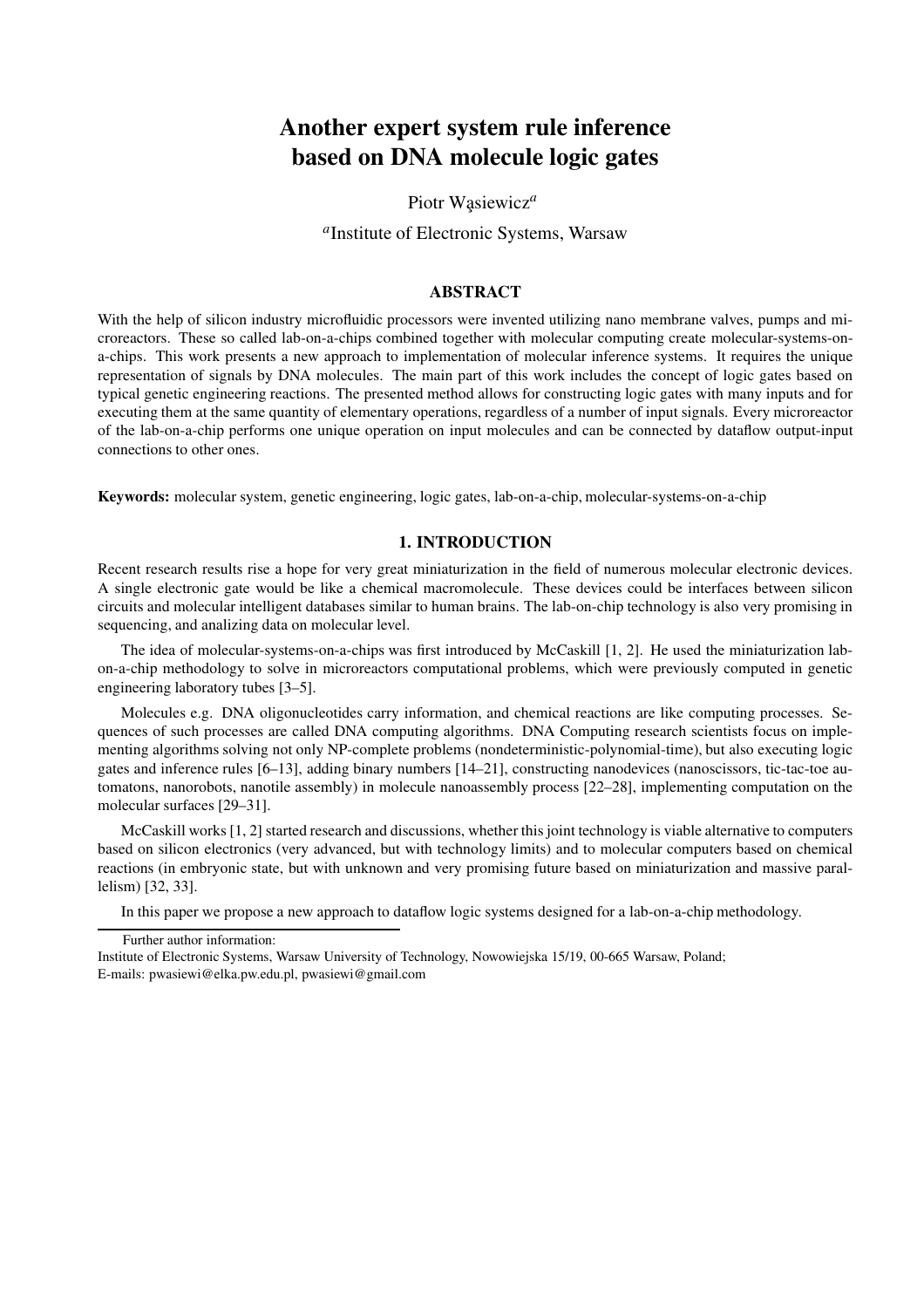

Figure 1. On the left: ligation of A and B oligos in the presence of hybridized third complementary one - C. On the right: the extension of primers' 3' ends in the process of PCR



Figure 3. On the right the input solution flow. On the left the cycle flow in the microfluidic processor.

#### 2. DNA COMPUTATION SYSTEMS

Molecules could be used as memory. Kashiwamura, Yamamoto, Kameda, Shiba, and Ohuchi described the memory based on nasted PCR in [34]. The paper [23] shows a possibility of building associative memory based on DNA strands. The method for suppressing DNA fragment amplification during PCR was used. Experimental construction of a very large scale DNA database is presented in [35]. Mills, Yurke, Platzman in [36] described a particular set of DNA operations to effect the interconversion of electrical and DNA data and to represent the Hopfield associative memory. This new type of DNA computing has the possible advantage of being fault tolerant and thus more immune to DNA hybridization errors than a Boolean DNA computer.

The molecule flow in mixtures can be automated within general-purpose DNA computers. McCaskill papers e.g. [1] described the microreactors implemented "in silico" with very small reaction nano chambers and input, output nanochannels. They could do make graph optimization on molecular level. Amenyo [37] showed that all proposed DNA computing algorithms can be run on parallel computer architectures configured from trellis/lattice banks, filter banks and switching banks. Thus, DNA computation can be re-interpreted as dataflow (or signal flow) networks and subject to conventional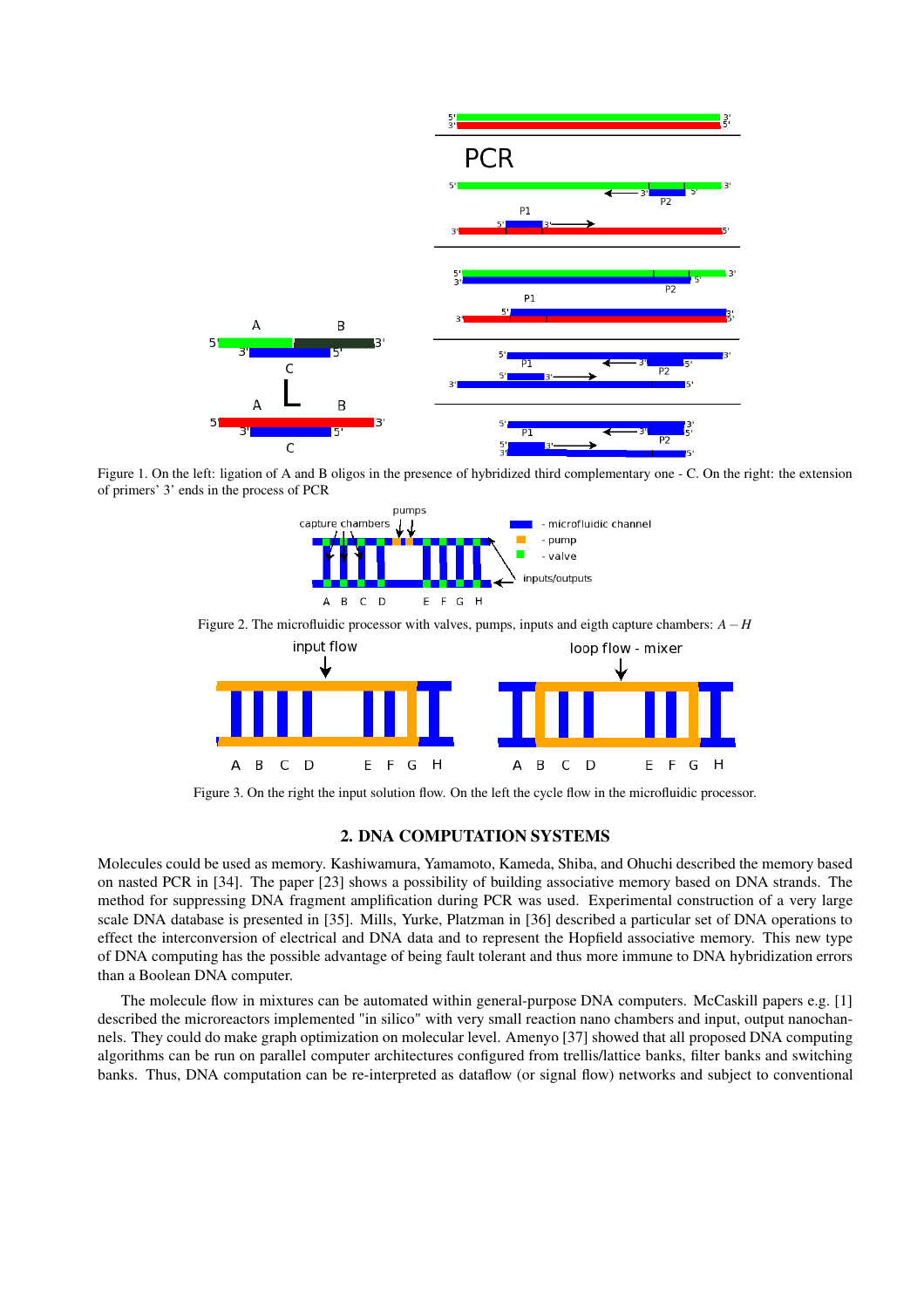

Figure 4. Molecular AND gate  $X_1 \wedge X_2 \wedge X_3 \Rightarrow Y$ 

treatment.

The Warsaw research group in [23] described the finite state automaton based on PCR. This method is used for analyze DNA molecules whether they are described by specified regular expression. Presented ideas are confirmed by experiment performed in genetic engineering laboratory. Benenson, Paz-Elizur, Adar, Keinan, Livneh, and Shapiro [38] reported development of a programmable 'finite automaton', using a restriction nucleaseand ligase as hardware and software consisting of transition rules encoded by DNA. Komiya, Sakamoto, Gouzo, Yokoyama, Arita, Nishikawa, and Hagiya [39] showed that a single-stranded DNA can serve as an independent machine by using a solid support technique in three experimental achievements in computation model based on 'whiplash' reactions, while Garzon, Gao, Rose, Murphy, Deaton, Franceschetti, and Stevens [40] used a ligation-based approach for in-vitro implementation of finite-state machines, which requires sequential input feed and different molecules for different machines. In their second implementation not based on ligation transitions are represented by reusable molecules and the input, coded as a molecule, can be introduced at once.

Molecules can exchange messages with each other. In paper [23] a new technique of sending data between molecular processors is presented. Its computation results have to be sent to other units in the form of addressed messages - tokens.

## 3. MOLECULAR LOGIC SYSTEM IMPLEMENTATIONS

Ogihara and Ray [9] first demonstrated that DNA computers can simulate Boolean circuits. Klein, Leete and Rubin [41] created universal three input logic gate based on PCR. Amos and Dunne [6] described the abstract model and its own laboratory implementation. Hagiya et al [10] designed one molecule DNA computer with data and operations on one DNA strand. Computation of logic function satisfiability was driven by PCR reaction. Wasiewicz  $[11, 13]$  also proposed the evolutionary programming of logic function graphs, the evaluation of which is based on PCR.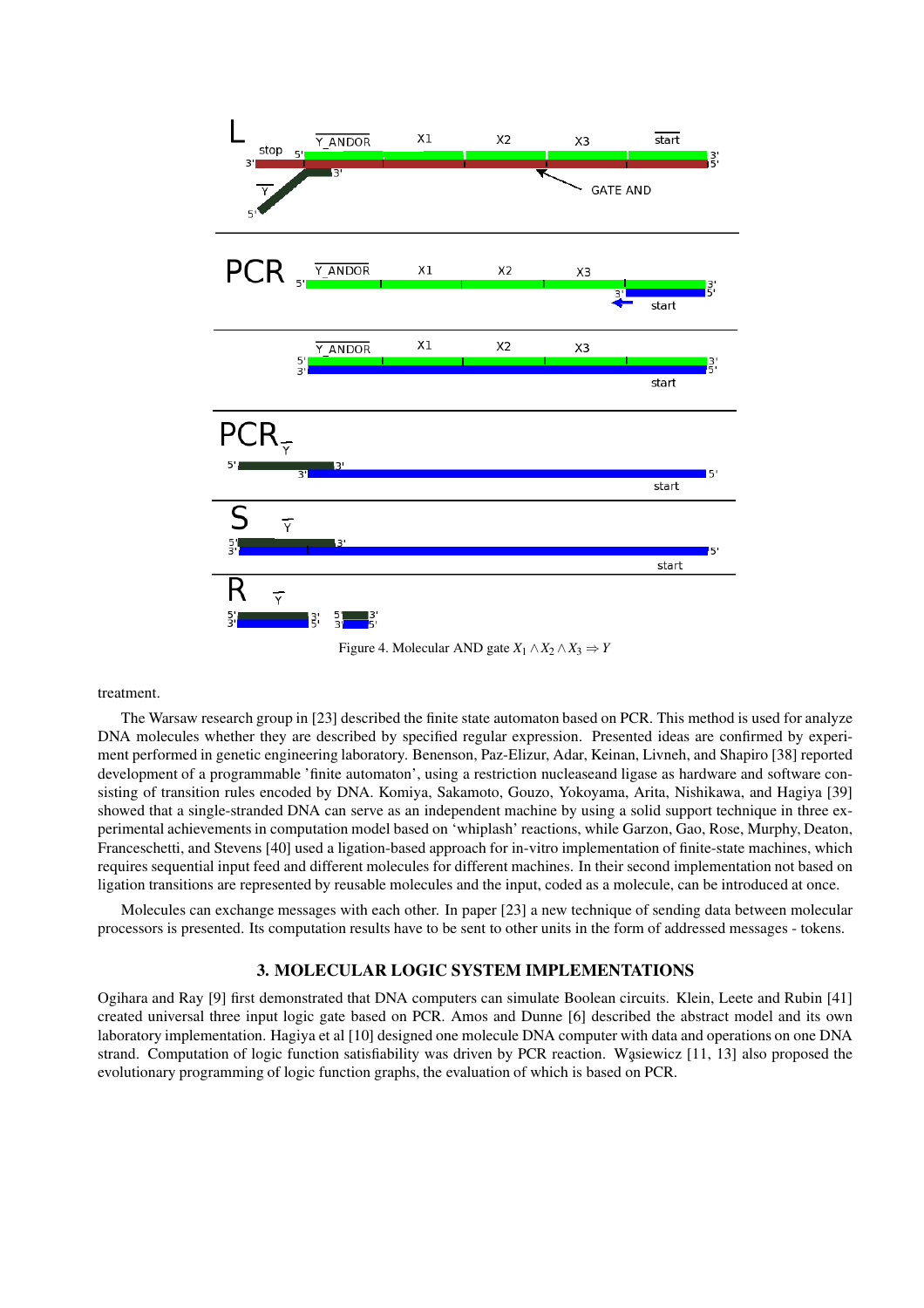

Figure 5. Molecular OR gate  $X_1 \vee X_2 \vee X_3 \Rightarrow Y$ 

Surface-based methods were presented by Liu, Smith and their research group [29–31]. Complex combinatorial mixtures of DNA molecules encoding all possible answers to a computational problem were synthesized and attached to the surface of a solid support, especially designed for executing logic gates.

# 4. DNA MOLECULES AND OPERATIONS ON THEM

A double helix of DNA is made from two single strands of DNA oriented in opposite directions e.g.  $T = ATGC$  and  $\overline{T}$  = *TACG*, each of which has two different ends 5', 3' and is a chain of four nucleotides Adenine, Thymine, Cytosine, Guanine denoted by the symbols A, T, C, and G, respectively, due to hybridization (annealing) reaction, because A is complementary with T, and C is complementary with G.

Oligonucleotides may connect with each other during concatenation process called ligation *L* to form longer DNA chains [42] as is described in Fig. 1 on the left. In order to amplify a target between predefined sequences (primers) a cycle of annealing-melting-extension operations, called Polymerase Chain Reaction (PCR), is utilized with the help of free nucleotides and DNA polymerase which duplicates DNA by adding complementary nucleotides to 3' ends of primers as is depicted in Fig. 1 on the right. One class of enzymes, called restriction endonucleases, recognize a specific short sequence of DNA, known as a restriction site and cut any double-stranded DNA at that location (an operation *R*). Exonucleases can degrade DNA molecules from the ends in (operation *S*).

Genetic operations driven by enzymes, heating and cooling, DNA sequence and a model make computation possible.

## 5. MOLECULAR-SYSTEMS-ON-A-CHIP

Significant progress has recently been made in microfluid devices utilizing nano membrane valves, pumps and microreactors. These devices are fabricated on silicon wafers using conventional photolithography. By combining lab-on-a-chips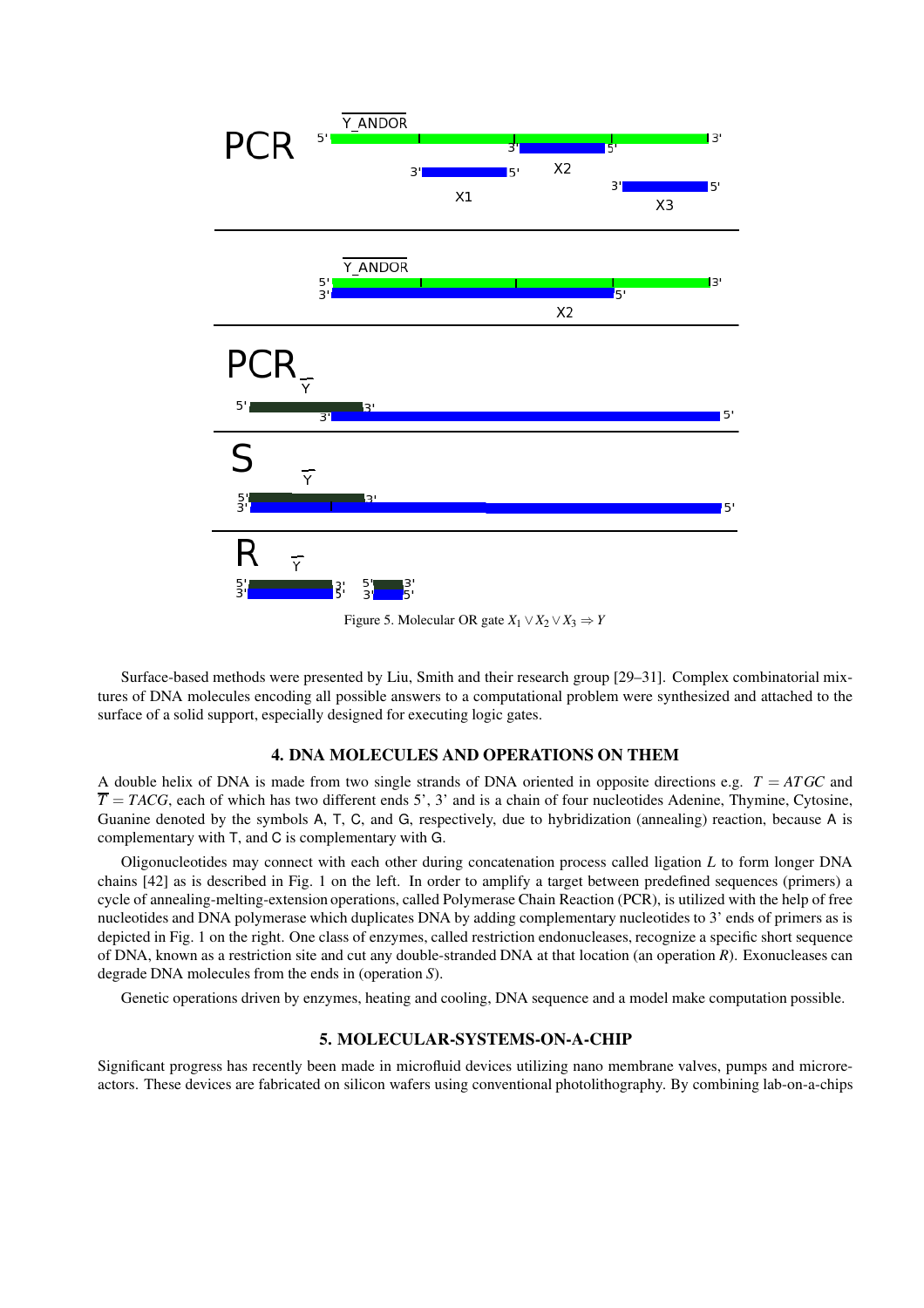

Figure 6. A lab-on-a-chip scheme

with DNA computing evolves a new area of research so called molecular systems-on-a-chip [1, 2, 32, 33].

A McCaskill's on-chip system for serial capture and release of DNA made of H-shaped channel junctions called "selective transfer modules" was a prototype [1] of actual microluidic DNA computers. One of two neighboring channels contains input DNA in hybridization buffer and the other contains an alkaline solution with the high pH. Despite the DNA and alkaline streams contacting each other the laminar flow profile limits cross-contamination between the streams. Magnetic beads derivatized with capture oligonucleotides are held by an external magnet in DNA input stream. After capturing DNA strings with correct, perfectly complementary sequence of nucleotides, the beads are transferred magnetically into the alkaline stream, where the high pH destabilizes the DNA duplexes and releases the captured DNA into the alkaline stream downstream mixing with fresh hybridization buffer neutralizes the alkaline and makes selected DNA ready for additional capture/release steps. After a series of capture/release steps the remaining DNA represents the correct solution. Initial population encoding all possible answers to the given problem was processed in a single pass through the transfer modules. The most complex DNA computation performed to date was solved using 300 base pair input DNA containing constant 15-base sequences for each of 20-binary bits [4].

Although new solutions of not very good efficiency were proposed e.g. "negative selection", where the alkaline streams are removed, only an invention of monolithic elastomer membrane valves and pumps suitable for large-scale integration into glass microfluidic analysis devices gave a chance to improve capture efficiency, to reduce hybridization time from typical 4 hours to minutes and replace constant multi-base capture sequences with single nucleotides. The air or fluid driven pumps and valves enables programmable autonomous solution flow and mixing in closed channel sectors [32, 43]. Now is it possible to reuse the same channel several times utilizing different reactions every time. Solution with information can be cycled, processed and stored in separated channels.

An exemplary microfluidic processor [32] is described in Fig. 2. It has eight reaction chambers containing magnetic beads with capture oligos. Chambers can be open and closed at both sides with the help of microvalves. Pumps in the middle makes solution flow. An input DNA flow is shown on the left in Fig. 3. After capturing of input signals in the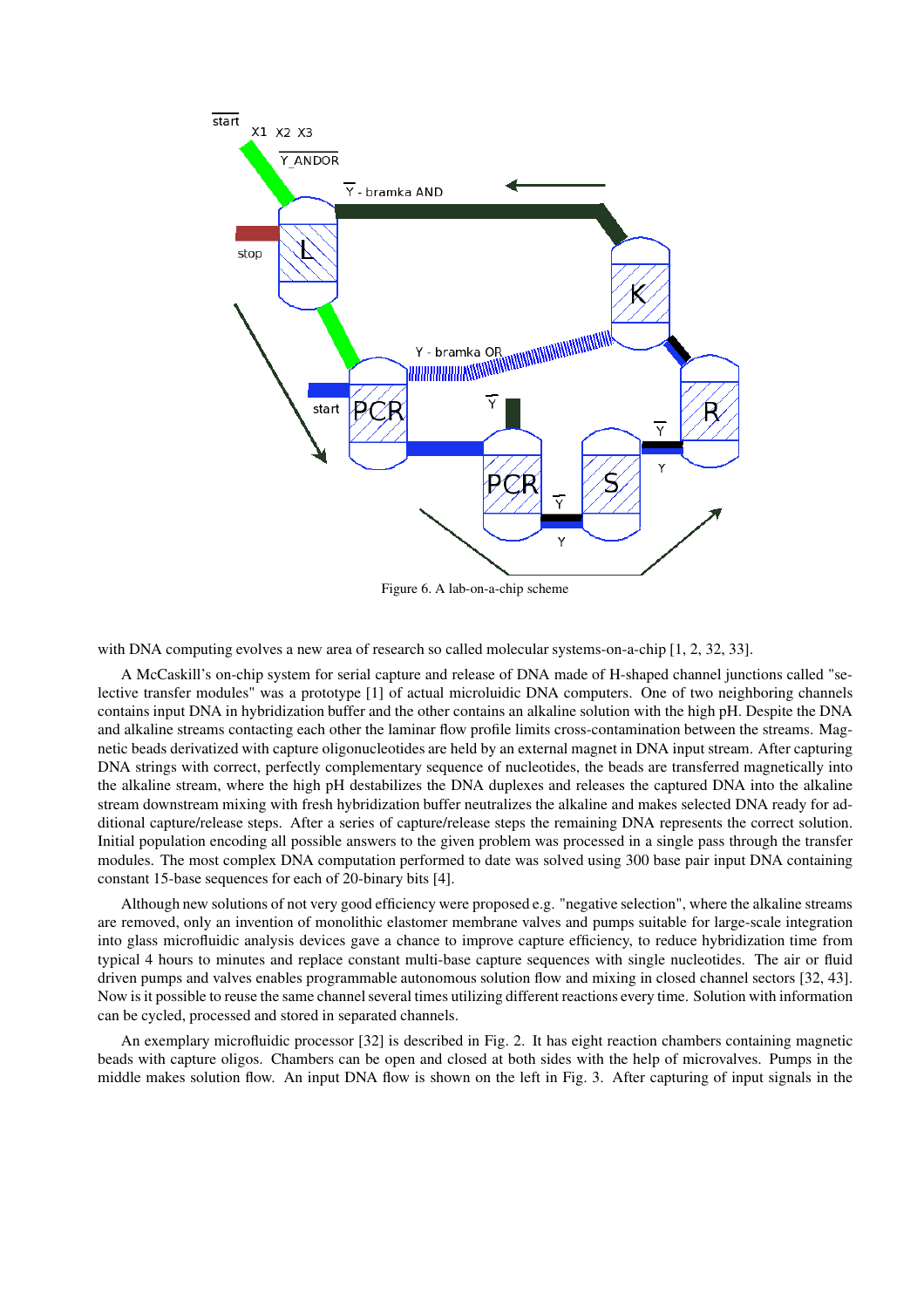G chamber, valves near B chamber are closed and solution can flow from the G chamber to the B chamber, where it is captured by other DNA oligos on the beads. After a series of capture/release operatons the correct solution remains in the final chamber. All pumps and valves can be controlled by a computer program [43].

## 6. THE ON-A-CHIP INFERENCE SYSTEM

A signal is represented by a DNA string called an oligo, an oligonucleotide, a strand, a DNA fragment. In [41] a signal equal to 0 is also a DNA string and all permutations of zero and one input signals are encoded in DNA molecules together with zero and one output signals. In our approach a signal equal to zero is absent. It simplifies process of encoding gates (one molecule per one gate, not all input signal value permutations in many one gate copies, therefore much more material to encode many input signals), but it enables only AND gates and OR gates.

Signals can be formed in a line [44]. In the process of concatenation *L* all input signals  $\overline{X_1}, \overline{X_2}, \overline{X_3}$  have to be present this means equal to one in order to create a single string containing *start* and *YANDOR* DNA fragments. In the next PCR process of extending an added in surplus primer *start* this line string is necessary for amplification to proceed up to its end as is depicted in Fig. 4. In the process of selection *G* e.g. in electrophoresis or by magnetic beads the all new generated strings with the builtin *start* primer are separated. The resulting strings can hybridize with a string  $\overline{Y}$  and in the next PCR operation the same line string from previous operations is extended, but the string  $\overline{Y}$  remains the same e.g. it can be achieved by encoding a line string with only three nucleotides and making PCR only in the presence of these three nucleotides. The *S* operation degrades single strings and after a restriction enzyme process cutting between sectors *Y* and *YANDOR* the output signal *Y* is obtained.

The mentioned line string can be an OR gate molecule waiting for any input signal as a primer (Fig. 5). There is no *start* primer in the OR gate and there is no standard signal representation in the AND gate and this is the end of differences between molecular OR and AND gates as is shown in a microfluidic processor scheme (Fig. 6), where every microreactor is connected with one molecular operation. The single output string *Y* flows to OR gates and the  $\overline{Y}$  flows to the AND gates. Execution is possible for only one type of gates at one cycle in this MSOC. This is the inference process of rules made of molecular premises and conclusions. After some cycles molecular solution will be obtained in a final chamber.

## 7. SUMMARY

From fundamental self-assembly of basic elements, new logic systems could emerge through implementing information techniques among others inference systems, neural structures, binary operations [19–21] on nano scale. A gap between implementation and theory of computer science should be omitted in the mentioned way leading to new architectures of based on polimers or peptides specialized processors computing huge data amounts.

In future, in one reaction chamber the modified polymerase can lengthen appropriate primers for many cycles and nanodevices can be created one layer over another one without unwanted polymerase side effects.

With latest achievements it would be possible to invent new paradigms, more effective algorithms and with a help of all previous methods to make autonomous biomachines, which can contain even living cells as processing units with implemented selfmodification.

Enzymes drive molecular computation processes and these processes can change their properties. Information data can circulate much longer. Of course, quicker process should be achieved in vivo or in synthesized living cells, but it is beyond present technological limits.

In further research original nanoconstruction systems with the help of modified enzymes should be proposed.

## References

- [1] D. van Noort, F. Gast, J. S. McCaskill. DNA Computing in Microreactors. LNCS 2340, 33-45.
- [2] Wagler P. F., Tangen U., Maeke T., Chemnitz S., Juenger M., McCaskill J. S., Varadan V. K.: Molecular systems on-chip (MSoC) steps forward for programmable biosystems, *Proc. of SPIE. Smart Structures and Materials 2004: Smart Electronics, MEMS, BioMEMS, and Nanotechnology* 5389, 2004, 298-305.
- [3] L. M. Adleman. Molecular computation of solutions to combinatorial problems. *Science*, 266, 1994:1021–1024.
- [4] Braich R. S., Johnson C., Rothemund P. W. K., Chelyapov N., and Adleman L. M.: Solution of a 20-variable 3-SAT problem on a DNA computer. Science, 296(5567), 2002, 499-502.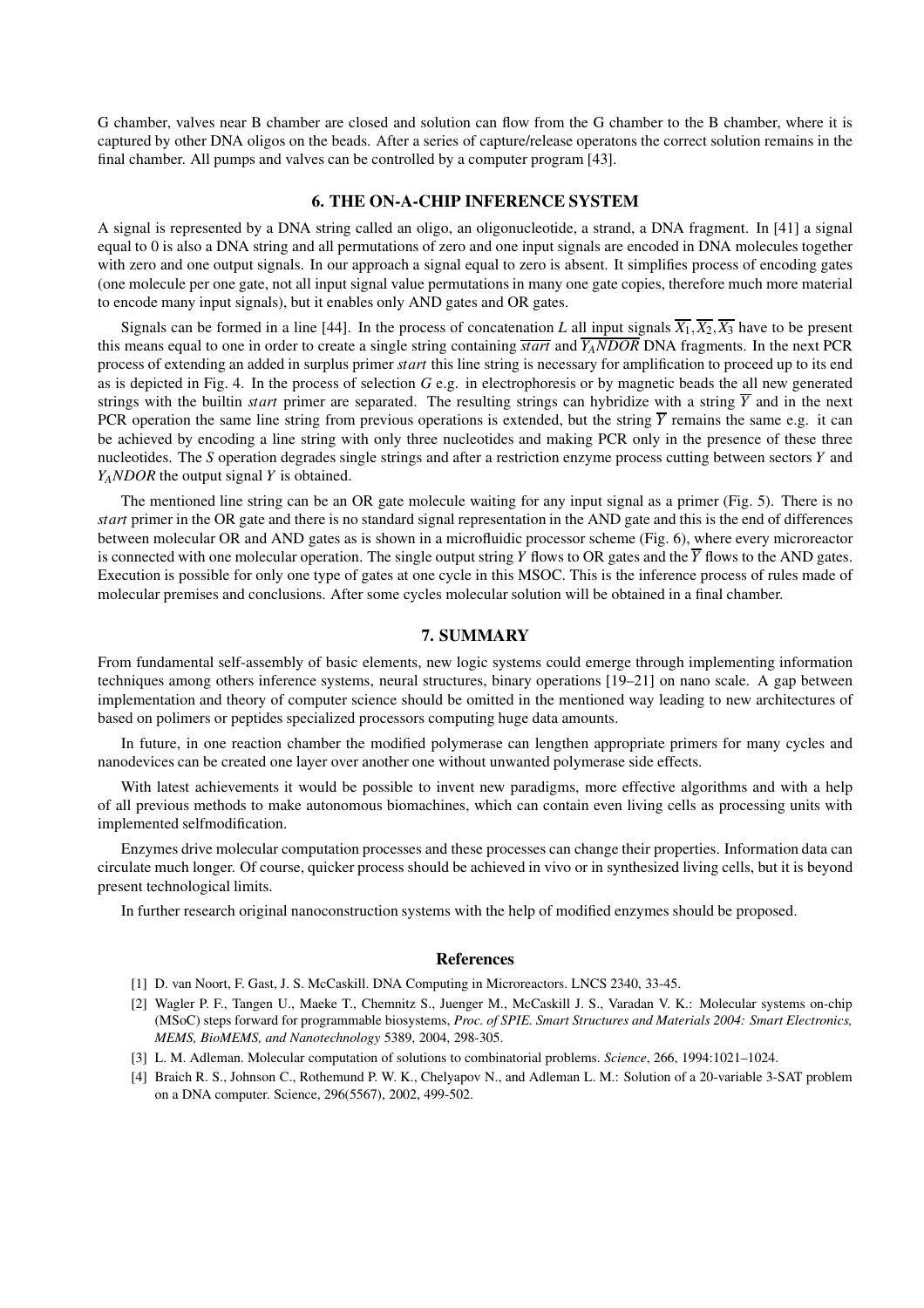- [5] Ouyang Q., Kaplan P. D., Liu S., Libchaber A.: DNA solution of the maximal clique problem. *Science*, 278, 1997.
- [6] Amos M., Dunne P. E.: DNA simulation of boolean circuits. Technical Report CTAG-97009, Department of Computer Science, University of Liverpool, UK, 1997. *http://www.csc.liv.ac.uk/ ctag/archive/t/CTAG-97009.ps.gz*.
- [7] Kobayashi S., Yokomori T., Sampei G., and Mizobuchi K.: DNA implementation of simple Horn clause computation. *IEEE International Conference on Evolutionary Computation*, 1997.
- [8] Mulawka J.J., Borsuk P., and Weglenski P.: Implementation of the inference engine based on molecular computing technique. In *Proc. IEEE Int. Conf. on Evolutionary Computation, Anchorage, USA*, 1998.
- [9] Ogihara M., Ray A.: Simulating boolean circuits on a DNA computer. Technical Report TR 631, University of Rochester, Computer Science Department, August 1996.
- [10] Uejima H., Hagiya M., Kobayashi S.: Horn Clause Computation by Self-Assembly of DNA Molecules. LNCS 2340, 308-320.
- [11] P. Wąsiewicz, A. Malinowski, R. Nowak, J.J Mulawka, P. Borsuk, P. Weglenski, and A. Plucienniczak. DNA computing: Implementation of data flow logical operations. *Future Generation Computer Systems*, 17/4, 2001, 361-378.
- [12] Wąsiewicz P., Janczak T., Mulawka J.J., Plucienniczak A.: The Inference Based on Molecular Computing. Int. Journal of Cybernetics and Systems 31/3, 2000, 283-315.
- [13] P. Wąsiewicz, J.J. Mulawka. Molecular Genetic Programming. Soft Computing, Springer-Verlag 5(2), 2001:106-113.
- [14] Barua R., Misra J.: Binary arithmetic for DNA computers. Poster paper at 8th International Workshop on DNA-Based Computers, DNA 2002, Sapporo, Japan, 2002.
- [15] Guarnieri F., Fliss M., and Bancroft C.: Making DNA add. *Science*, 273, 1996.
- [16] Gupta V., Parthasarathy S., and Zaki M. J.: Arithmetic and logic operations with DNA. In *Proceedings of the 3rd DIMACS Workshop on DNA Based Computers, held at the University of Pennsylvania*, 1997.
- [17] Hug H., Schuler R.: DNA-based Parallel Computation of Simple Arithmetic. LNCS 2340, 321-328.
- [18] Oliver J. S.: Computation with DNA-matrix multiplication. In *Proceedings of the Second Annual Meeting on DNA Based Computers, held at Princeton University*, 1996.
- [19] P. Wasiewicz, R. Rudnicki, J.J. Mulawka, and B. Lesyng. Adding numbers with DNA. In *Proceedings 2000 IEEE International Conference on Systems*, 2000.
- [20] P. Wasiewicz, Subtraction of binary numbers using biochemical reactions on DNA molecules, Polish Patent no 212785, Patent Office of the Republic of Poland, 2012.
- [21] P. Wasiewicz, Addition of binary numbers using biochemical reactions on DNA molecules, Polish Patent no 214232, Patent Office of the Republic of Poland, 2013 .
- [22] J.C. Michell, B. Yurke. DNA Scissors LNCS 2340, 258-268.
- [23] J.J. Mulawka R. Nowak, P. Wasiewicz and A. Plucienniczak. Processing DNA tokens in parallel computing. In *Proc. International Parallel and Distributed Processing Symposium*, 2001.
- [24] Stojanovic M.N., Stefanovic D.: A Deoxyribozyme-Based Molecular Automaton. Nature Biotechnology 21, 2003:1069-1074.
- [25] J. H. Reif. The Design of Autonomous DNA Nanomechanical Devices: Walking and Rolling DNA. LNCS 2568, 22-37.
- [26] Rothemund P.W.K.: Theory and experiments in algorithmic self-assembly. *Dissertation for PhD degree*, University of Southern California, 2001.
- [27] P. Sa-Ardyen, N. Jonoska, N.S. Seeman. Self-assembling DNA Graphs LNCS 2568, 1-9.
- [28] P. Wąsiewicz, A. Dydynski, G. Tomczuk, J.J. Mulawka, A. Plucienniczak. Molecular Neuron Realization. WSEAS Transactions Journal on Biology and Biomedicine, 1(1):73-75.
- [29] Liu Q., Frutos A. G., Wang L., Thiel A. J., Gillmor S. D., Strother T., Condon A. E., Corn R. M., Lagally M. G., and Smith L. M.: Progress toward demonstration of a surface based DNA computation: a one word approach to solve a model satisfiability problem. In *Proceedings 4th DIMACS Workshop on DNA Based Computers, held at the University of Pennysylvania*, 1998.
- [30] Liu Q., Thiel A. J., Frutos A. G., Corn R. M., and Smith L. M.. Surface-based DNA computation : Hybridization and destruction. In *Proceedings of the 3rd DIMACS Workshop on DNA Based Computers, held at the University of Pennsylvania*, 1997.
- [31] Smith L. M., Corn R. M., Condon A. E., Lagally M. G., Frutos A. G., Liu Q., and Thiel A. J.: A surface-based approach to DNA computation. *Journal of Computational Biology*, 5, 1988.
- [32] Grover W.H.: Microfluidic Molecular Processors for Computation and Analysis. PhD thesis, University of California, Berkeley, 2006.
- [33] Wang Y.: Modeling and Simulation of Lab-on-a-Chip Systems. PhD thesis, Carnege Mellon University, Pittsburgh, 2005.
- [34] S. Kashiwamura, M. Yamamoto, A. Kameda, T. Shiba, and A. Ohuchi. Hierarchical DNA memory based on nested PCR. Poster paper at 8th International Workshop on DNA-Based Computers, DNA 2002, Sapporo, Japan, 2002.